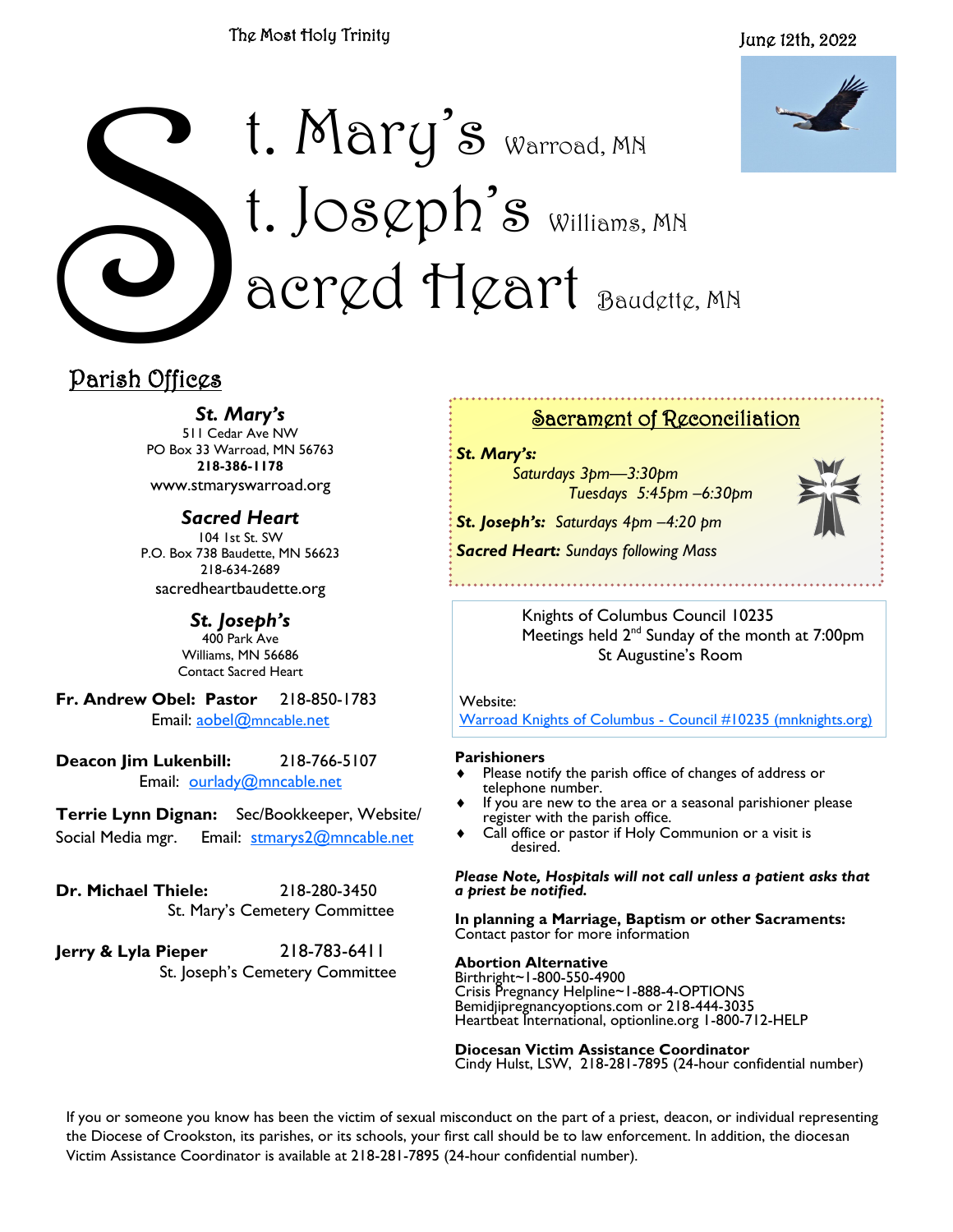# St. Mary's Week Ahead

### **St. Mary's Masses & intentions**

Saturday, June 11th, Mass @ 6 pm: *Dale Telle Commentator: Nancy Ellenson*

 *Reader: Deb Culleton*

Sunday, June 12th, Mass @ 8:30am*: Christine Gerszewski Commentator: Denise St. Germain Reader: Tom Goldsmith*

*Knights of Columbus meeting at 7:00 p.m.*

Tuesday, June 14th, *Mass @ 5:15pm: Dale Telle*

*Toastmasters @ 7pm*

Wednesday, June 15th, 10:30am: Morning Prayer Grp.

Thursday, June 16th, Mass @ 8:30am: Marilyn Zabilka 

 *\*WSLC @ 10:30am: Mass 7:00 pm: Eucharistic Adoration*

Friday, June 17th, Mass @ 8:30am: *Dick Soderberg*

Saturday, June 18th\*, Mass @ 6 pm: *Connie Koenig Commentator: Cyd Amiot*

 *Reader: Kim Hruba*

Sunday, June 19th\*, Mass @ 8:30am*: Dale Telle Commentator: Jennie Olson Reader: Paul Harren*

*\*There will be a Second Collection this weekend for* 

*Retired Priests, Please be generous.*

## **Contribution to St. Mary's**



June 5th, 2022 Envelopes: \$1526.27 Online: \$1444

# **Happy Birthday!**

(June 12th—June 18th) Birthday wishes go out to: James Lewis, Easton Pahlen, Dawn Woodward, Paul Koerbitz, Merle Olson, Barbara Kendle, Mark Semande, Lidia Kingsbury, Jeff Scheving, Michelle Johnston, Travis Lewis, Callum Erickson, & Frank Cieklinski.

# Sacred Heart's & St. Joseph's Week Ahead

## **Sacred Heart Masses & intentions:**

Sunday, June 12th, Mass @10:30am*: Holy Souls in Purgatory* Wednesday, June 15th, Mass @ 8:30am: *Jacinta Natsomi* Wednesday, June 15th, *(Lakewood)@ 9:30am*

Sunday, June 19th\*, Mass @10:30am*: For the Parishes \*There will be a Second Collection this weekend for* 

*Retired Priests, Please be generous.*

## **St. Joseph's Masses & Intentions in Williams:**

Saturday, June 11th, Mass @ 4:30pm: *John & Alma Krousey* Saturday, June 18th\*, Mass @ 4:30pm: *Meri Jo Paschke* 

# **St. Joseph's mowing Schedule**

*Week of June 10th - Rick & Diane Pieper Week of June 17th - Jerry A. & Tracy Pieper*

# **Weekend Offerings:**

June 5th Sacred Heart St. Joseph Envelopes \$1130 \$590 Plate 234 155 Total \$1364 \$745

Thank You!



## Please Hold in Prayer

Theodora Adikini, Mike Hovde, Hilde Barbot, Paul Schrieber, Lillian Fortier, Larry Barbot, Tom

Gerszewski.

**NOTE: We are updating our prayer list. If you wish to have a family member or friend listed, please call or email the parish office (386-1178, or stmarys2@mncable.net). Thank you!**

Just a reminder, if you wish to increase your online contribution and you run into challenges in doing so, no worries, just contact Terrie Lynn in the office and she will help you along.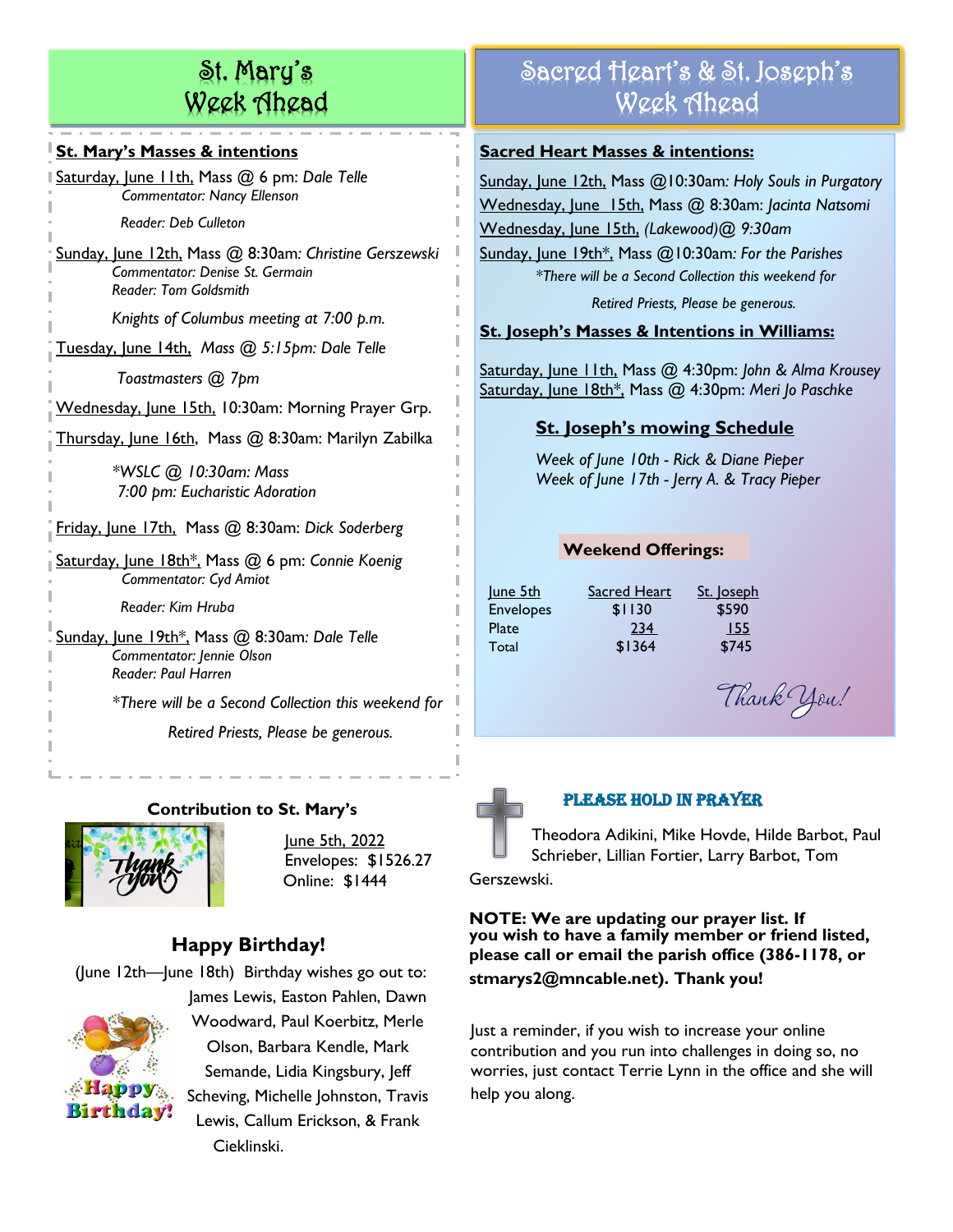#### **The Most Holy Trinity Sunday**

*"But when he comes, the Spirit of truth, he will guide you to all truth..." (JOHN 16:13)*

It has been said that the best gift we can give someone is to teach them how to pray. If you don't talk and more importantly, listen, to God every day, how else will you know what He is calling you to do? Just as you talk to family and friends every day, get in the habit of talking with God every day. Develop a daily prayer routine. Keep your prayers simple and sincere. This is best done in silence, when you can hear His response.

# St. Mary's Religious Ed News

#### **Religious Ed. Coordinator Job Opening**

We are in need of a person to coordinate the Religious Ed program for our parish. It is a part-time position of about 20 hours per week. If you are interested, or know anyone who might be interested in serving our parish in this role please contact Fr. Andrew or the parish office to apply.

## **JP2 Camp**

There are still open spots available for JP2 camp. Students going into 7th and 8th grade please do consider this amazing camp. I have a few students interested in going so let the office know soon, so we can get you signed up. Thank you to those who have or hope to donate to this fund to help offset the cost for families.

Dates: July 17th—21st

Cost: \$325

There is also an application through the Diocese for those families wishing to send their children and need financial assistance in funding this camp. Please reach out to Bob Noel at the Diocese or our Parish Office.

We would like to keep you updated on our parish students. If you know of any amazing thing a parish student has done, let us know so we can share the news. Please give Terrie Lynn a call or send a text, we wish to recognize these youngsters' accomplishments.

**PieceMakers Prayer Quilt Ministry** provides prayer quilts to anyone going through a difficult time. If you or someone you know could use prayers (and who couldn't?) please contact Barb Kotta (blkotta@gmail.com). We need the person's verbal permission and what they would like prayers for.

Note: Terrie Lynn will be out of the office on vacation June 14th to 20th. If you find any mistakes in the bulletin today, it's because Barb Kotta is subbing. Thanks for your patience!

# All three Parishes

**Eucharistic Procession to open the Eucharistic Revival in the Diocese of Crookston:** Bishop Andrew Cozzens invites all the faithful to participate in a Eucharistic Procession to open the Eucharistic Revival in the Diocese of Crookston. The procession will take place in Bemidji, Mn. on the Feast of Corpus Christi, Sunday, June 19th. The day will begin with Mass at 1:00 pm celebrated by Bishop Cozzens to be followed with a Eucharistic Procession along Lake Bemidji beginning at 2:00. If you are unable to attend the Mass, please join the procession at 2:00. Bishop will process the Body of Christ and he will be escorted by priests, deacons, religious, first communicants, Knights, families, and other lay faithful. If you have someone who has received First Communion this year, we ask that your child wear their first communion clothing and they and their families will have a special place in the procession. Fourth Degree Knights: please wear your regalia because you will be helping to lead the procession. More information will be shared in the coming weeks. For planning purposes, please go to [www.crookston.org/revival](http://www.crookston.org/revival) to register.

#### **Changes concerning kneeling during Mass:**

The bishop has made some changes regarding kneeling during Mass. **Beginning next weekend,** June 18, 2022, the Feast of Corpus Christi, we shall begin kneeling after the Lamb of God is said or sung. We shall remain kneeling until it is time to go to receive Holy Communion. After receiving Holy Communion, when we return to our pews, we are encouraged to kneel and pray until the presider takes his seat. Those who are unable to kneel are encouraged to sit during those times.

**Sacred Heart Election of New Parish Council** 

**Members**: The chief function of the council is to help the pastor with the formation of policies which enable the pastor to exercise his authority of teaching (word), sanctifying (worship), and governing (service) as effectively as possible. The council meets at least every third month, more often when necessary. If you have not yet voted, please do so by June 20th. The term is for three years, renewable once. Thank you for participating in this new important exercise for our parish.

*- Barb*